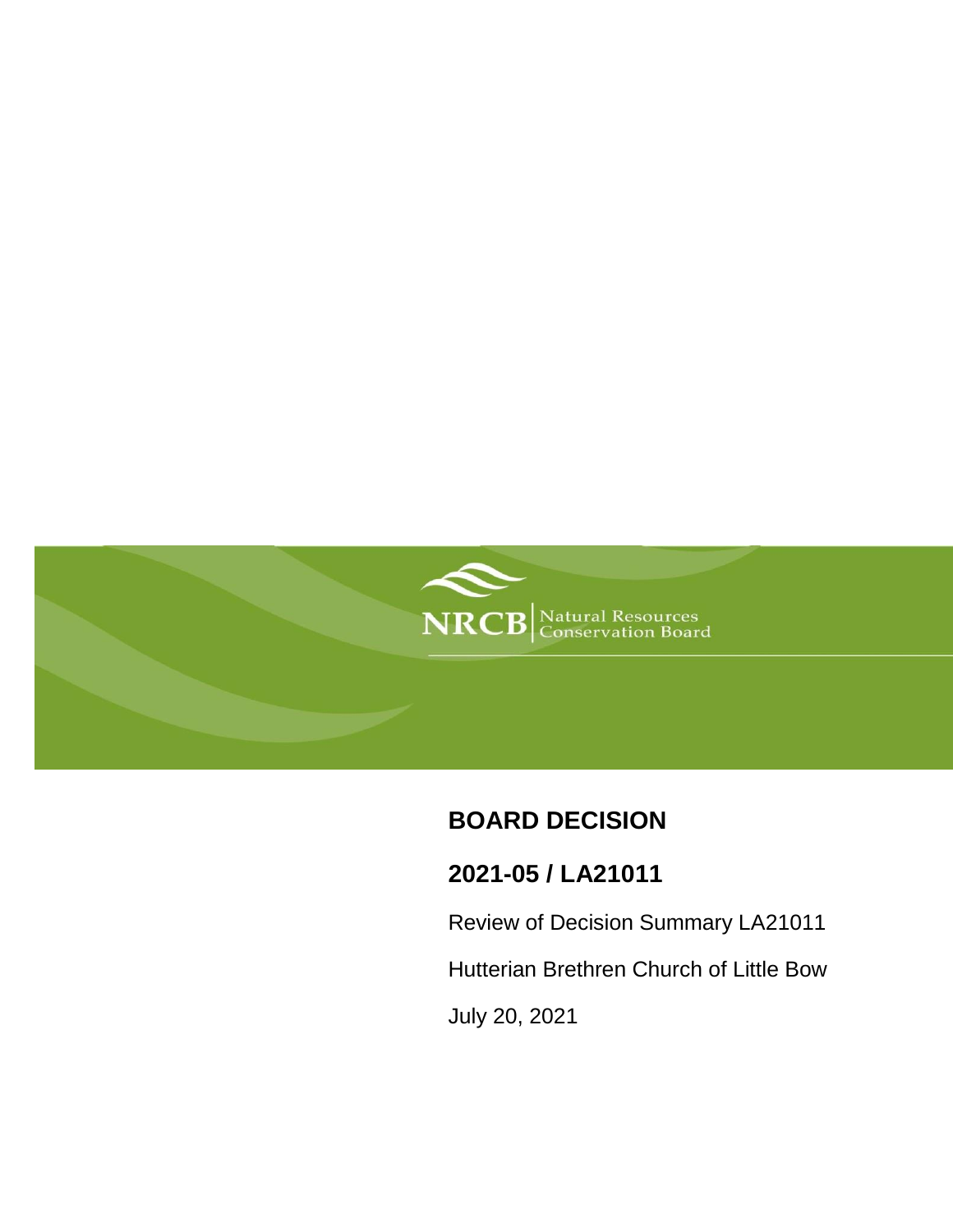The Board issues this decision under the authority of the *Agricultural Operations Practices Act* (AOPA), following the Board review hearing of Decision Summary LA21011.

## **BACKGROUND**

On May 4, 2021, the NRCB approval officer issued Decision Summary LA21011 (Decision Summary), denying an application to expand an existing multi species confined feeding operation (CFO). The application was to construct a chicken layer barn with manure storage and to increase chicken layer numbers from 2,500 to 10,000. The reasons for his decision were documented in Decision Summary LA21011. The CFO is owned and operated by the Hutterian Brethren Church of Little Bow (Little Bow Colony or Colony), and is located at E½ 32-14-25 W4M in Vulcan County (County).

Pursuant to section 20(5) of the *Agricultural Operation Practices Act* (AOPA), a Request for Board Review (RFR) of the Decision Summary was filed by the Colony within the 10-day filing deadline of May 26, 2021, established by AOPA.

Under the authority of section 18(1) of the *Natural Resources Conservation Board Act*, a division of the Board (Board) consisting of Sandi Roberts (chair), L. Page Stuart, and Earl Graham was established to conduct the review.

The Board met on June 3, 2021. In its Decision Report RFR 2021-04 dated June 9, 2021, the Board advised that it had reviewed the RFR, determined that a review hearing was warranted, and that a one-day virtual hearing using the Zoom platform would commence at 9:00 a.m. on June 29, 2021. The Board identified a single issue for consideration at the hearing:

Whether the Board should exercise its authority under AOPA section 25(4)(g) to approve the Little Bow Colony CFO expansion, notwithstanding an inconsistency with the Vulcan County municipal development plan.

The Board established written submission deadlines for directly affected parties and all were encouraged to consider a number of matters in their submissions to the hearing:

- 1. the municipal authority's rationale for establishing the relevant provision(s) in the MDP;
- 2. whether the relevant provision(s) are reasonable and reflective of good planning;
- 3. whether there is a direct link between the planning objectives and the establishment of the CFO exclusion zone; and
- 4. whether the MDP is in conflict with the AOPA objective of establishing common rules for the siting of CFOs across the province.

Submissions were received within the prescribed timelines from the County and the Colony.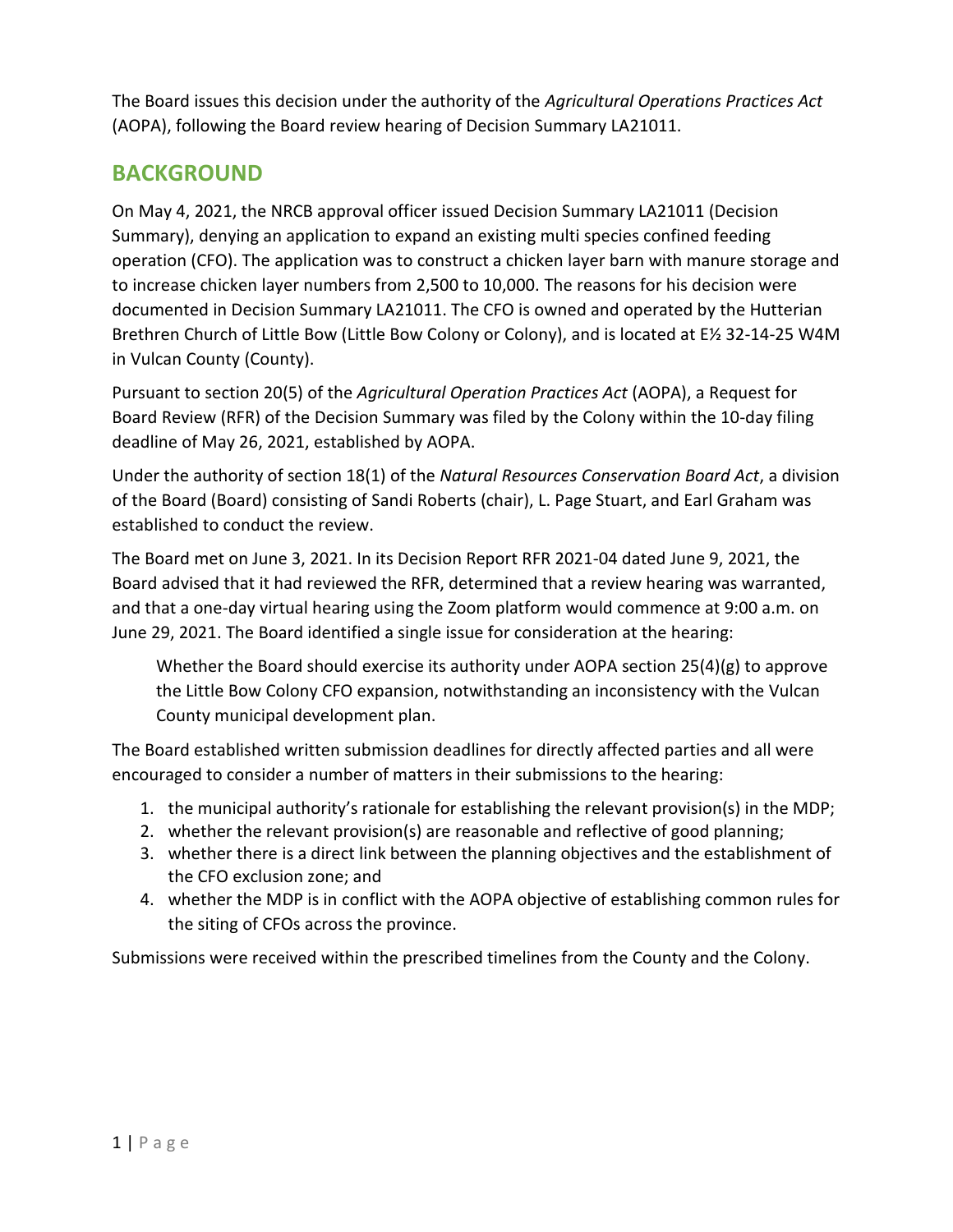Parties to the review and their representatives are identified below:

| <b>Parties to the Review</b>                                                                                                                                                                                         | <b>Counsel/Representative</b>              |
|----------------------------------------------------------------------------------------------------------------------------------------------------------------------------------------------------------------------|--------------------------------------------|
| <b>NRCB Field Services</b><br>Andy Cumming, Approval Officer<br>$\bullet$                                                                                                                                            | Fiona Vance, Counsel                       |
| Little Bow Colony<br>Darius Hofer, Manager<br>$\bullet$<br>Sam Hofer, Livestock Manager<br>David Tschetter, Hutterite Advocacy<br>Council<br>Ashley Kozak, MNP, Business Advisor<br>and Accountant                   | Richard Harrison, Counsel, Wilson Laycraft |
| <b>Vulcan County</b><br>Jason Schneider, Reeve<br>$\bullet$<br>Anne Erickson, Development Manager<br>Ryan Dyck, Oldman River Regional<br>Services Commission<br>Laurie Lyckman, Councillor<br>Doug Logan, Councillor |                                            |
| MD of Willow Creek (no appearance)                                                                                                                                                                                   |                                            |
| lain and Sandra MacDougall (no appearance)                                                                                                                                                                           |                                            |

Bill Kennedy participated in the hearing as counsel for the Board. Additional staff support was provided by Laura Friend, Manager, Board Reviews, and Sylvia Kaminski and Carolyn Taylor, document management.

## **BOARD DELIBERATIONS**

### **Municipal Development Plan CFO Exclusion Area**

In its municipal development plan (MDP) section 4.1, Vulcan County states that existing CFOs are not permitted to expand within the exclusion areas as shown on the map in Appendix B of the MDP. Because the Colony's proposed CFO expansion is located within the mapped exclusion area, the NRCB approval officer denied the application as required under AOPA s.20(1)(a).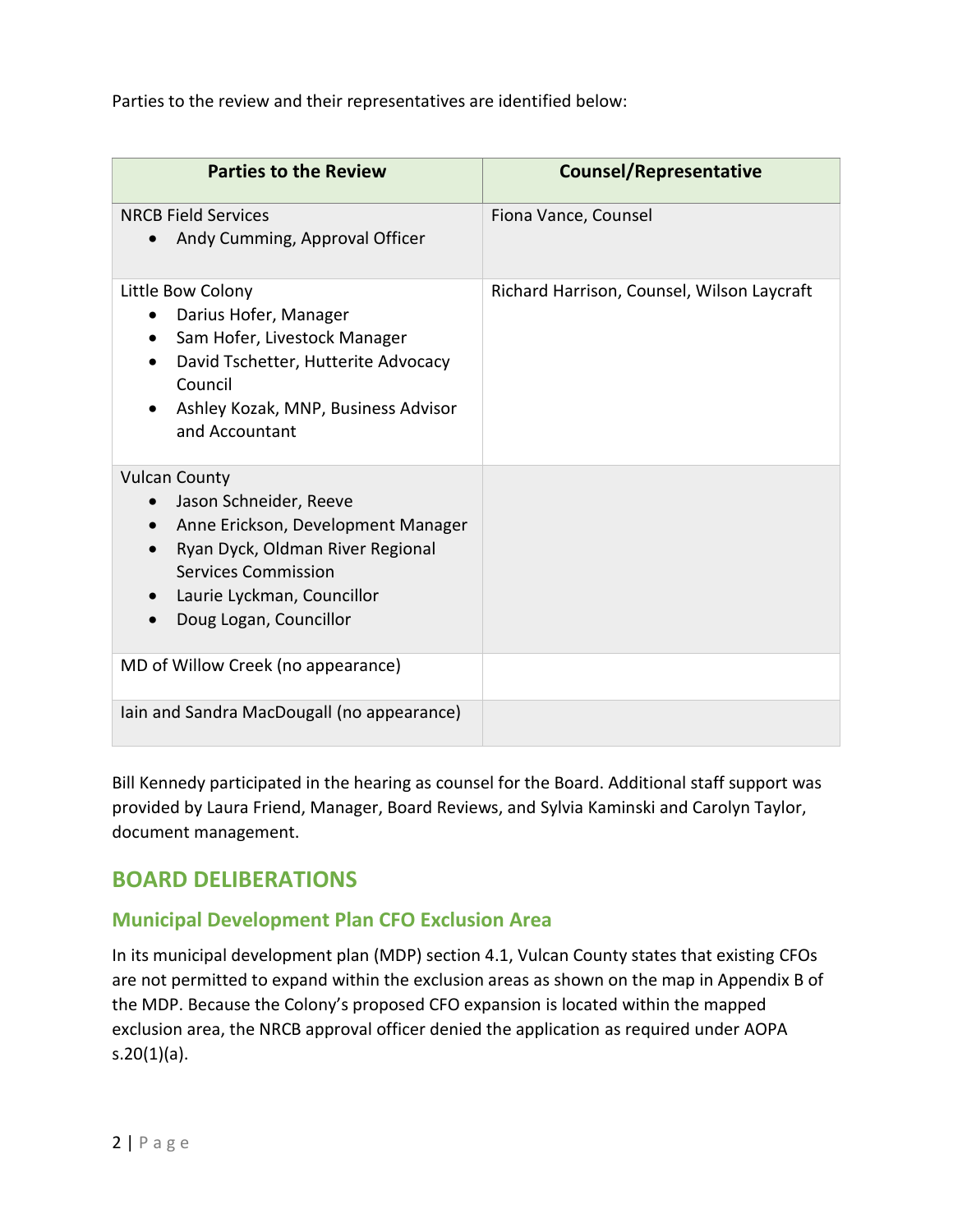AOPA s.25(4)(g) allows the Board authority to approve the Colony's expansion, notwithstanding an inconsistency with the County's MDP. When assessing whether to exercise its authority, the Board must have regard for the MDP. Therefore, the Board encouraged parties to address the County's s rationale for establishing the relevant provision in the MDP in their submissions to the hearing. None of the parties provided reasons for the CFO exclusion area in their submissions.

During the hearing, the County agreed that rationale for this exclusion area is not included in the MDP, but speculated that that its purpose is for the protection of waterbodies rather than for land use planning [Mr. Schneider, hearing transcript, pg. 83 and 84]. The Board's observation that the CFO exclusion area impacting the Colony appears to be a 1600 metre setback from the Little Bow River, with allowance for following quarter section lines, was undisputed by the County [Mr. Schneider, hearing transcript, pg. 79]. Further, the County noted that "…these CFO exclusion zones are uniform on all of the waterbodies within Vulcan County." [Mr. Schneider, hearing transcript, pg. 81].

The Board's decision on a previous review (Hutterian Brethren Church of Silver Valley, Board Decision 2016-02/FA 16003), states:

AOPA provides for the protection of surface water quality through various provisions in its approval and compliance processes. While the Board must in each case determine whether it is prepared to approve the CFO notwithstanding an inconsistency with a MDP, the Board generally would look to identify a compelling site specific need to prohibit a CFO in those cases where the MDP provision appears to address environmental issues that *AOPA* also addresses.

The Board finds no evidence, either in the MDP or provided during the hearing, of specific considerations for the Colony site that would require environmental protection beyond that afforded by AOPA's technical requirements. The Board expects that, as land use planning tools, MDPs would reflect the results of a county's associated public consultation process, delineating the site-specific characteristics that warrant the application of a CFO exclusion area.

The Board notes that the approval officer's review of the proposed expansion at the CFO site included an assessment of risk to the environment posed by the existing manure storage facilities and manure collection areas, using the NRCB's environmental risk screening tool. The approval officer found that all of the Colony's existing CFO facilities pose a low potential risk to surface water and groundwater. He also found that it meets or exceeds AOPA's technical requirements, including setback distances from common bodies of water, surface runoff control measures, nutrient management requirements for land application of manure, and groundwater protection requirements for the design of floors and liners/protective layers of manure storage facilities and manure collection areas.

Considering this information, the Board agrees with the approval officer's finding that the Colony's CFO meets the technical requirements of AOPA. Further, the Board sees no evidence that the AOPA technical requirements are insufficient to protect the Little Bow River, and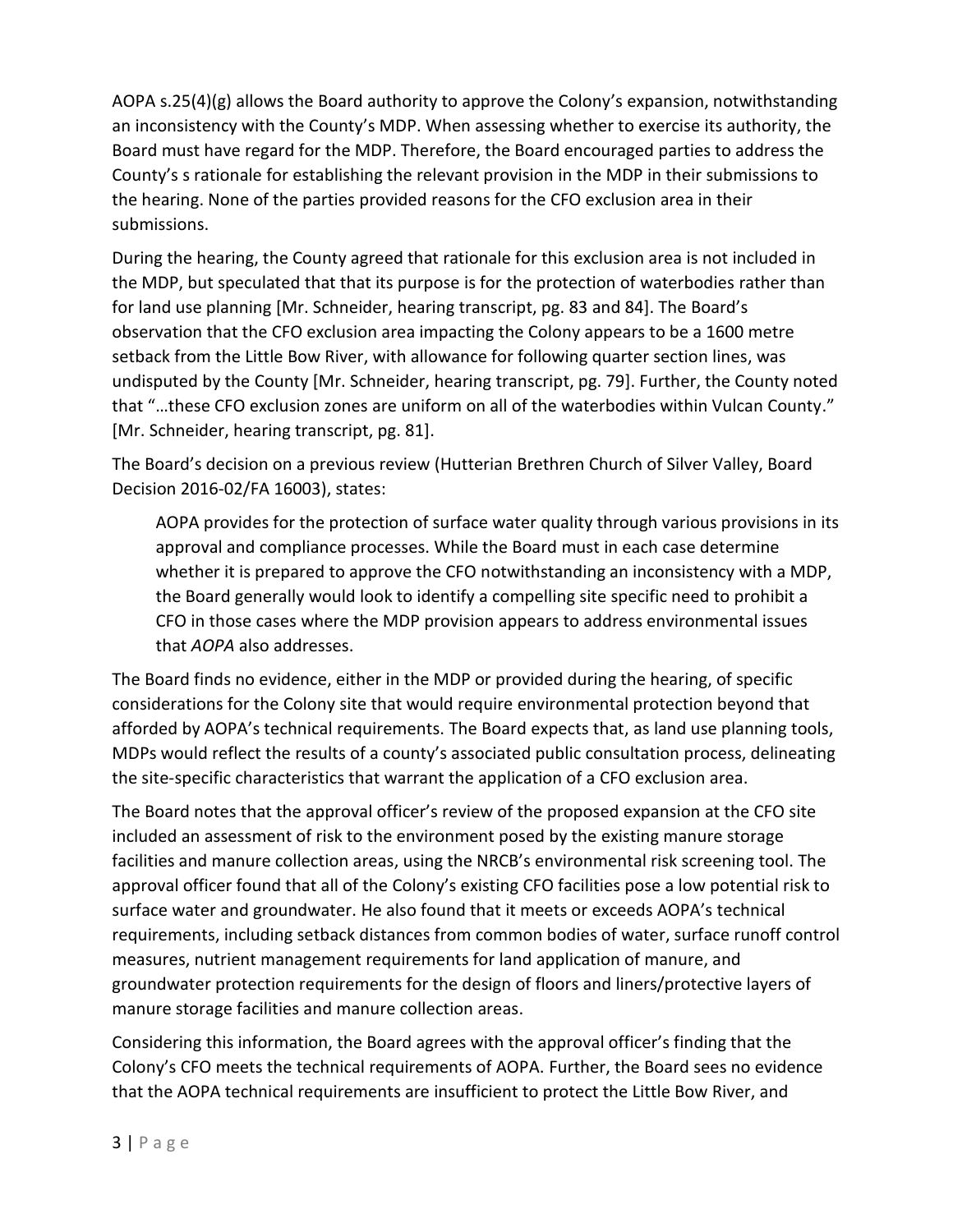therefore does not find merit in what appears to be a broadly applied setback provision that, in this case, affects the Colony's application. Nonetheless, the Board recognizes that the central question in this review is not whether the Vulcan County CFO exclusion area is appropriate to protect current and future land uses within the County, but rather whether the Board should exercise its authority to approve the Little Bow Colony CFO expansion, notwithstanding an inconsistency with the Vulcan County MDP.

The approval officer stated in Decision Summary LA21011 that, consistent with NRCB Approval Policy s.8.7.3, the inconsistency of the application with the MDP precludes the presumption that the proposed expansion would have an acceptable effect on the economy and community. Under AOPA s.25(4)(k), the Board has the same obligation when undertaking a review of a decision in the case of an approval—to "consider the effects on the environment, the economy and the community and the appropriate use of land."

The Board heard that prior to the CFO exclusion area being applied, the proposed CFO location was zoned as *rural general,* "a…broad category for agricultural-producing lands" [Mr. Schneider, hearing transcript, pg. 89 and 90]. Further, the Board finds no evidence to suggest the proposed expansion would elevate environmental risks to the Little Bow River. In the Board's view, the proposed expansion is an agricultural activity, on land that is designated by the County as agricultural, and therefore is an appropriate use of land that has an acceptable effect on the environment, the economy and the community.

Having regard for all submissions, the Board concludes that this is an instance where it is appropriate to approve the proposed application, notwithstanding the inconsistency of that application with a provision of the MDP.

### **Other Matters**

There was considerable discussion during the hearing regarding inconsistencies between the Vulcan County MDP and the Vulcan County and Municipal District of Willow Creek No. 26 Intermunicipal Development Plan (IDP). AOPA s.20(1) expressly identifies that it is the land use provisions held within the MDP that must be considered for an approval application. Therefore, the Board did not consider the IDP.

Decision Summary LA21011 recommends that a grandfathering determination be made by the approval officer should the Board overturn the decision. The Board questions the rationale of this approach, given it would seem reasonable to the Board that the approval officer would make a grandfathering determination at the time Little Bow Colony applied for an expansion to its existing CFO, rather than leave it as a matter for future consideration. However, the Board's focus was on the matter in front of it, which is whether or not to approve the Little Bow Colony CFO expansion, notwithstanding an inconsistency with the Vulcan County MDP. The Board has no comment on the recommended grandfathering determination.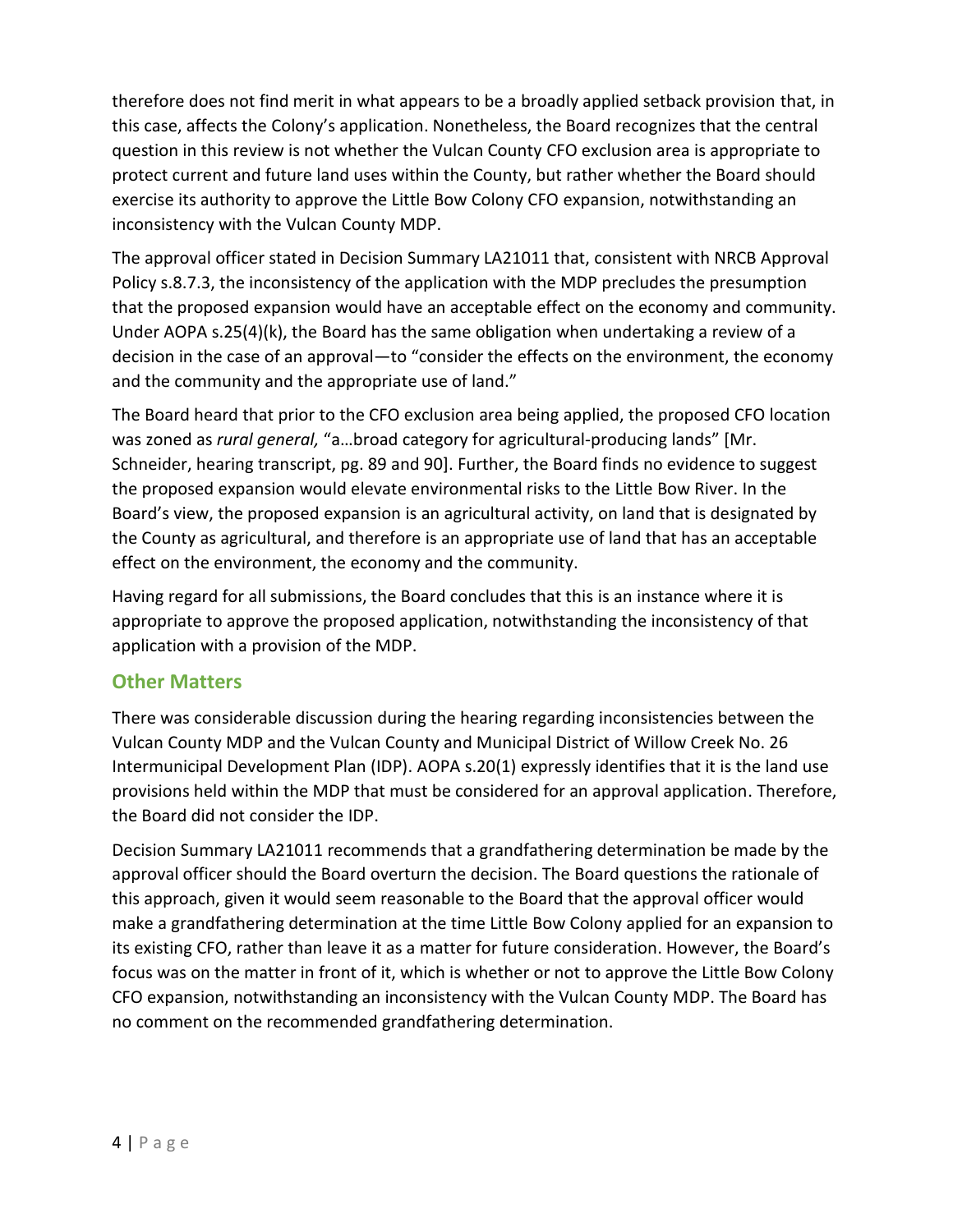The Board notes that it is undisputed that the proposed expansion site is in compliance with previously unaddressed municipal setback requirements of "38.1 metres from the centre line of the road, and 7.6 metres from the property lines." [Mr. Hofer, hearing transcript, pg. 52].

The following additional matters arose at the hearing:

- public notice regarding the 2012 Vulcan County MDP
- economic viability of Little Bow Colony without the ability to expand its CFO operations
- willingness of the Colony to move to accommodate the Twin Valley reservoir around 1998, and the hardships it endured because of that move
- impacts on animal welfare

The Board finds that these additional matters were not part of the issue for consideration and therefore are beyond the scope of the review.

Decision Summary LA21011 recommended a number of conditions should the Board overturn the decision. The Board accepts these recommended conditions.

### **BOARD DECISION**

For the reasons set out above, the Board directs the approval officer to issue an approval for the Hutterian Brethren Church of Little Bow to expand its confined feeding operation as described in the application, subject to the conditions set out by the approval officer in Decision Summary LA21011.

DATED at EDMONTON, ALBERTA, this 20<sup>th</sup> day of July, 2021.

Original signed by:

Sandi Roberts, Chair **Earl Graham** 

\_\_\_\_\_\_\_\_\_\_\_\_\_\_\_\_\_\_\_\_\_\_\_\_\_\_\_\_

\_\_\_\_\_\_\_\_\_\_\_\_\_\_\_\_\_\_\_\_\_\_\_\_\_\_\_\_ \_\_\_\_\_\_\_\_\_\_\_\_\_\_\_\_\_\_\_\_\_\_\_\_\_\_\_\_\_\_

L. Page Stuart